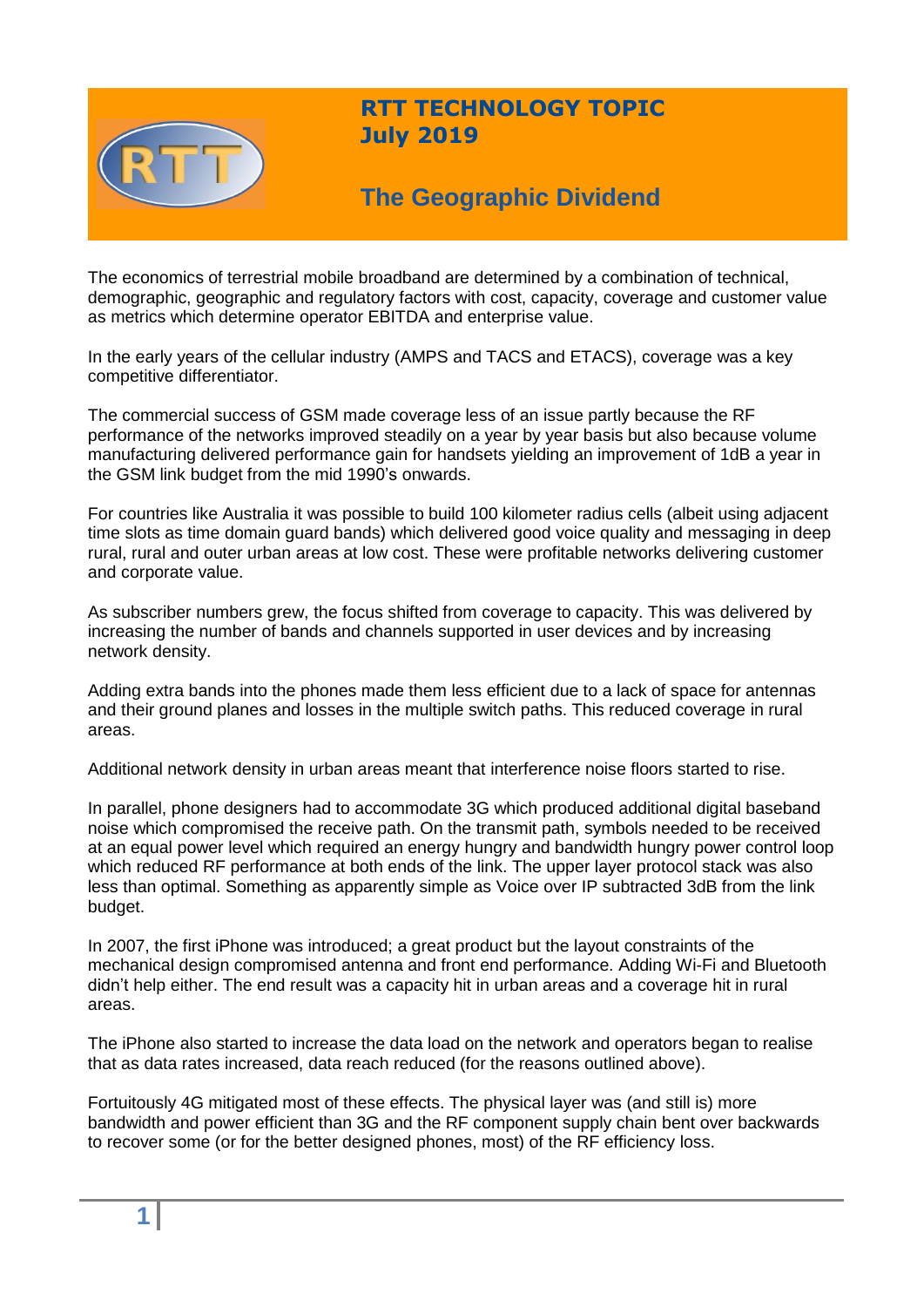However no one can pretend that coverage is perfect and we still see people searching for a 3G or 4G signal in areas which should be covered.

This brings us to 5G and the satellite service offer.

The vendor community point to a number of factors that suggest that 5G could improve coverage and capacity when compared to existing 4G networks. Coverage gain will (we are told) be realised from accessing additional sub 1 GHz spectrum including Band 71 in the 600 MHz band and from beam forming at higher frequencies with beam forming also delivering capacity gain.

Luckily, smart phones have become larger making antenna and ground plane design easier but it is still difficult to produce an efficient antenna at 600 MHz (a half metre wavelength). At the base station, beam forming below 1 GHz (practically below 2 GHz) would take up too much space on most sites and add weight and wind loading to already fully loaded towers. Nortel failed to implement smart antennas at 1800 MHz twenty years ago and the underlying physics hasn't changed.

Adding millimetre band support into smart phones and millimetre band beam forming introduces additional challenges. Public domain design notes presently suggest that integrated antennas on a beamforming chip will be positioned at the four corners of a 5G phone and or half way along the side but it is hard to see how this will realise consistent or effective beam forming due to the variable capacitive effects that will be dominant at these higher frequencies.

Coverage and capacity gain could alternatively be delivered by adding satellite connectivity.

There is however a classic chicken and egg problem. Terrestrial network vendors see satellite as a threat to rural site hardware sales. Handset vendors do not want to add additional switch paths into user hardware unless there is an established global demand for devices with satellite connectivity at a price that consumers can afford. Operators are not going to consider adding satellites to the delivery mix unless they have confidence that networks and user devices will be available.

The additional switch path issue (cost and space) in user devices and base stations would be made easier if satellite and 5G signals shared the same bands. For example, 5G satellite connectivity could be added to existing FR1 and FR2 3GPP 5G bands (see our September 2018 technology topic, Massive [Multiplexing](https://www.rttonline.com/sitemap.html) for a list of these bands) and 5G connectivity could be added to satellite bands for example at 28 GHz.

However the satellite bands are realised as FDD with typically 3.5 GHz pass bands with 250 MHz sub channels. This is significantly different from the 5G radio layer. Satellites also use power efficient PSK rather than bandwidth efficient higher order modulation. There would also be higher layer protocol issues to address particularly at the MAC layer so coexistence and compatibility would be problematic.

If these issues could be overcome it would be feasible to embed an 8 or 16 or 32 element phased array active antenna in a smart phone screen which would mean a user could have satellite connectivity to a mix of LEO, MEO and GSO constellations by pointing the screen at the sky.

Alternatively as and when the mega LEO constellations are deployed, a simpler fixed fractional beam width aperture antenna would be effective given that there will nearly always be a satellite nearly overhead. (The NANO access model).

Another option is to admit defeat and deliver satellite connectivity through a separate device connected via Bluetooth or Wi-Fi to the user or IOT device.

[Satixfy](http://www.satixfy.com/) and [Hiskysat](http://www.hiskysat.com/#home) both support this approach initially targeting OneWeb (Ku band 11-12 GHz receive and 13.75-14.5 GHz transmit) with a product range of integrated modems and tracking antenna arrays.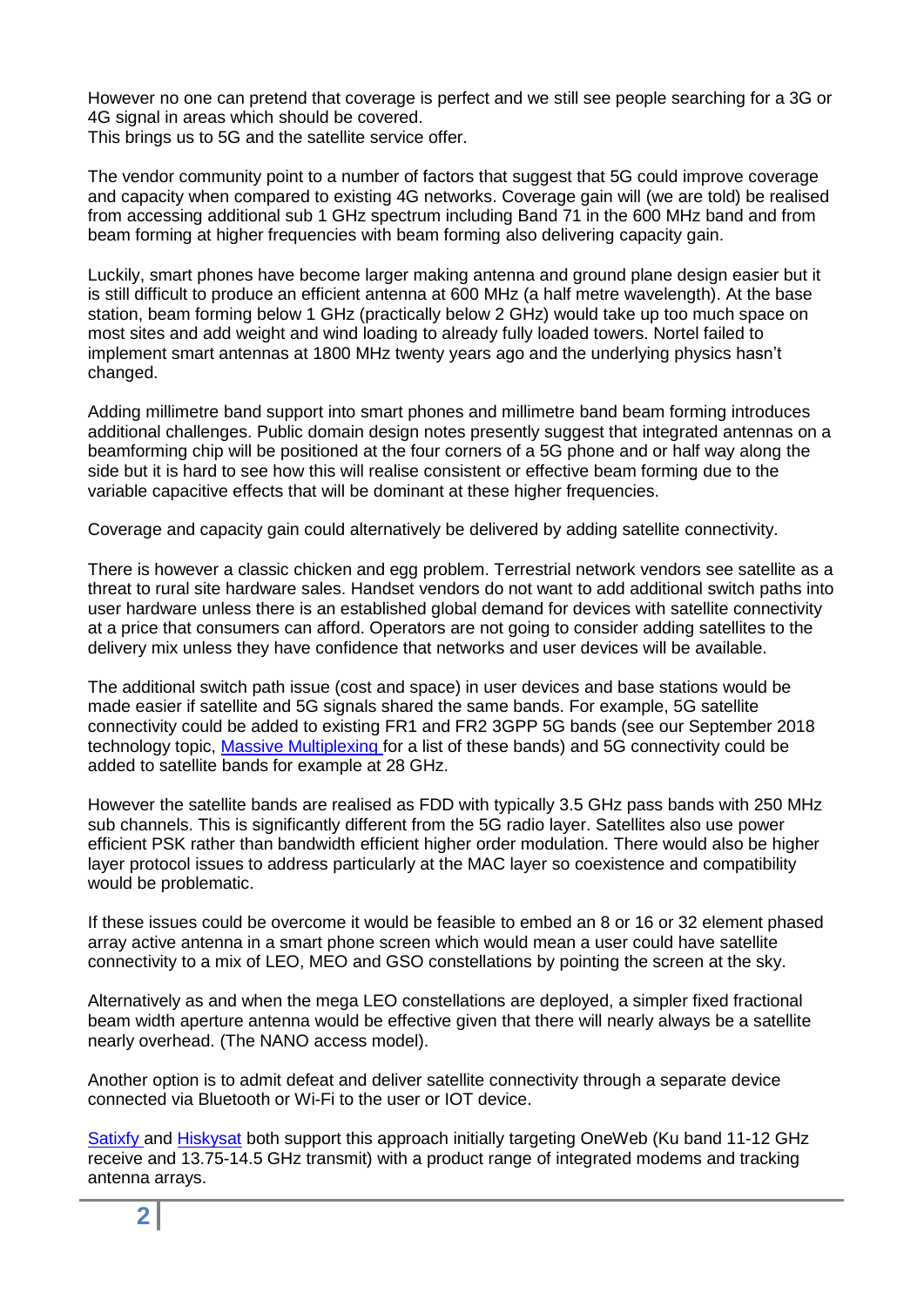Given that we seem to have acquired the habit of carrying extra devices such as power blocks with us, a separate satellite modem is probably no big deal but it will have a higher cost floor than an integrated device.

Either way, a case needs to be made that satellite connectivity adds sufficient value to the 5G business model to be worth adding to the network and device product and service offer.

There are arguments for and against and the answer will not be the same for all terrestrial mobile broadband operators or all markets but some present assumptions need to be tested.

The first of these assumptions is that 5G coverage and capacity should be concentrated on urban hot spots, or in other words, demographic demand.

Demand for internet access is typically modelled by measuring existing demand for social media and rich media interactions by volume and value.

Unsurprisingly these show that this demand is overwhelmingly urban but there are several counter arguments.

The first is that there is minimal demand in rural areas (geographic demand) because there is limited coverage from existing terrestrial mobile broadband networks. Sort out the coverage and the demand may be higher than expected by volume and value. Agrarian IOT and remote working are components of this rural satellite added value connectivity story.

The second counter argument is that urban 5G and indoor 5G will be competing directly with evolved versions of Wi-Fi including Wi-Fi 6.00. Bluetooth 5.0 also now has a long distance option providing another no cost or lower cost (compared to 5G) connectivity option.

Another assumption is that satellite has a limited role to play in urban 5G connectivity due to building blocking but this only applies to sparse constellations and not to high count LEO and mixed LEO/MEO/GSO connectivity where satellites are nearly always nearly overhead. Satellites could therefore improve the delivery economics of direct access urban 5G. Satellite is not just a back haul option.

Counter intuitively, satellite also has a role to play in delivering ultra-low latency urban connectivity. One of the issues of ultra-low latency ultra-reliable radio links in any topology (urban or rural) is that the network has to be over provisioned. Any contention in a ULLC radio connection will destroy the service level access guarantee either because of the first order delay or because of the second order effect of delay variability. Over dimensioning network capacity to meet these latency and reliability requirements increases capex and opex costs to an unsustainable level.

Offloading latency insensitive traffic to satellite therefore becomes an important part of the urban delivery economic model.

For long distance intercontinental or transcontinental path lengths over 10,000 kilometres, inter satellite switched LEOS will beat fibre both in terms of end to end delay and delay variability, a performance metric that will be important for many transactional supply chains.

So the argument is that there is a potential urban connectivity gain which can be added to the geographic dividend that satellite 5G would deliver.

Even if you discount the urban gain, the rural connectivity gain from satellite connectivity is compelling both at device and network level.